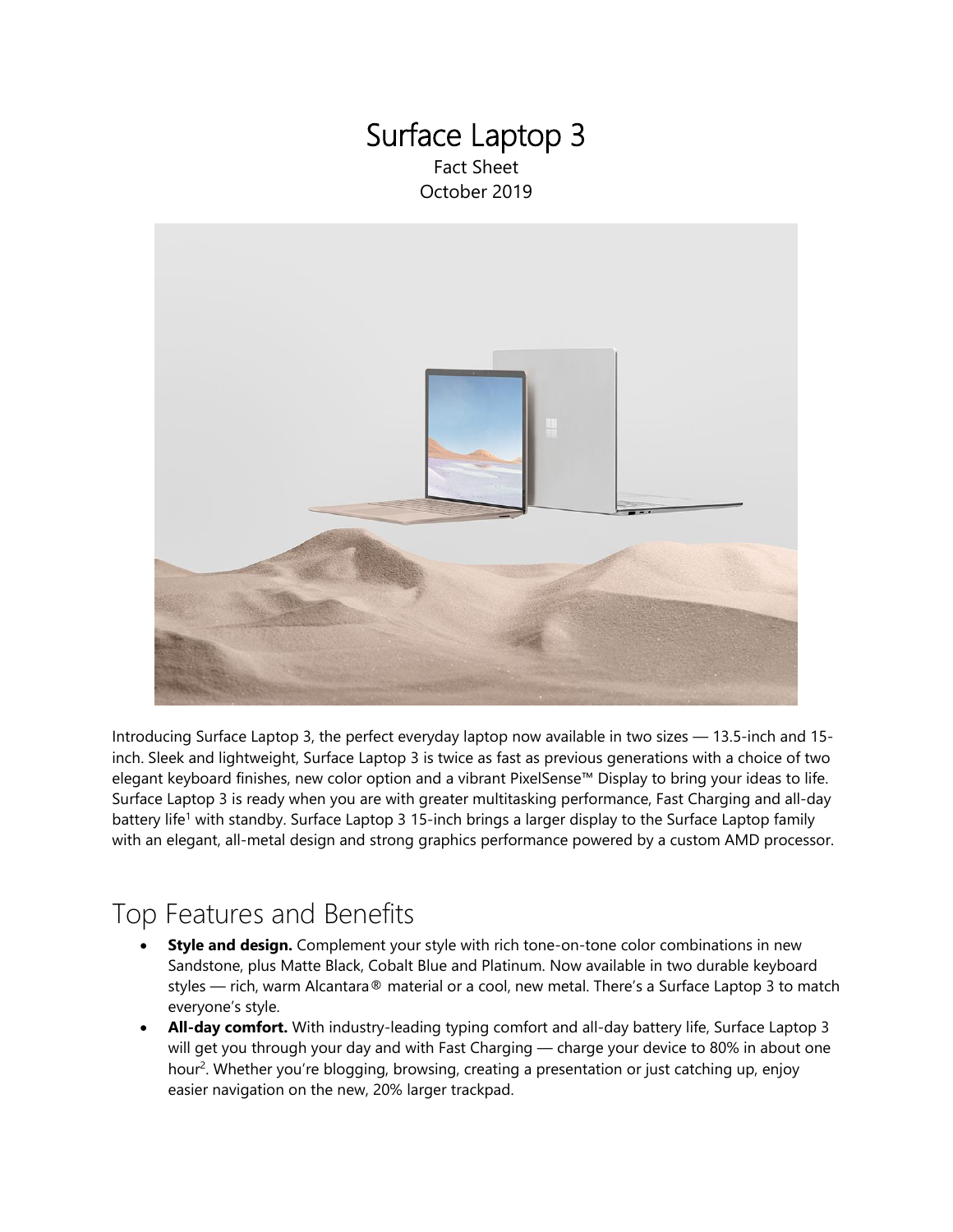- **Made for modern work.** Surface Laptop 3 features Instant On, USB-C™ and USB-A ports and dual far-field Studio Mics for great Microsoft Teams calls and dictation in Office. And with Surface Laptop 3, you can have more control over your sensitive information with a removable hard drive for data retention<sup>3</sup>.
- **Performance.** Experience more power than ever with faster multitasking and improved graphics. Surface Laptop 3 15-inch features custom AMD processors to help with industry-leading integrated graphics performance, while Surface Laptop 3 13.5-inch features the latest 10<sup>th</sup> Generation Intel® Core™ Processor for improved speed and performance.

|                  | Surface Laptop 3 13.5-inch                                                                                                                        | Surface Laptop 3 15-inch                                                                                                                                                                                                                    |
|------------------|---------------------------------------------------------------------------------------------------------------------------------------------------|---------------------------------------------------------------------------------------------------------------------------------------------------------------------------------------------------------------------------------------------|
| Operating system | Windows 10 Home (Consumer)<br>Windows 10 Pro (Commercial)<br>Microsoft Office 30-day trial                                                        |                                                                                                                                                                                                                                             |
| Exterior         | Dimensions: 13.5": 12.1" x 8.8" x .57"<br>(308 mm x 223 mm x 14.51 mm)                                                                            | Dimensions: 15": 13.4" x 9.6" x .57" (339.5)<br>mm x 244 mm x 14.69 mm)                                                                                                                                                                     |
|                  | Weight: Matte Black and Sandstone:<br>2.89 lbs (1,310 kg)                                                                                         | Weight: Platinum and Matte Black 3.4 lbs<br>$(1,540 \text{ kg})$                                                                                                                                                                            |
|                  | Weight: Platinum and Cobalt Blue: 2.76<br>lbs (1,250 kg)                                                                                          | Mechanical features: Aluminum body<br>Colors: Matte Black, Platinum                                                                                                                                                                         |
|                  | Mechanical features: Aluminum body<br>Colors: Platinum, Cobalt Blue (Alcantara<br>version only)<br>Matte Black, Sandstone (metal version<br>only) |                                                                                                                                                                                                                                             |
| Display          | Screen: 13.5" PixelSense™ Touchscreen<br>Resolution: 2256 x 1504 (201 PPI)<br>Aspect Ratio: 3:2                                                   | Screen: 15" PixelSense™ Touchscreen<br>Resolution: 2496 x 1664 (201 PPI)<br>Aspect Ratio: 3:2                                                                                                                                               |
|                  | Touch: 10-point multitouch<br>Surface Pen-enabled                                                                                                 | Touch: 10-point multitouch<br>Surface Pen-enabled                                                                                                                                                                                           |
| <b>CPU</b>       | Quad-core 10th Generation Intel®<br>Core <sup>™</sup> i5-1035G7<br>10th Generation Intel® Core™ i7-<br>1065G7                                     | <u>Consumer SKUs:</u><br>AMD Ryzen™ 5 3580U Mobile<br>Processor with Radeon™ Vega 9<br><b>Graphics Microsoft Surface Edition</b><br>AMD Ryzen™ 7 3780U Mobile<br>Processor with Radeon™ RX Vega<br>11 Graphics Microsoft Surface<br>Edition |
|                  |                                                                                                                                                   | Commercial SKU <sub>S</sub> :                                                                                                                                                                                                               |

# Technical Specifications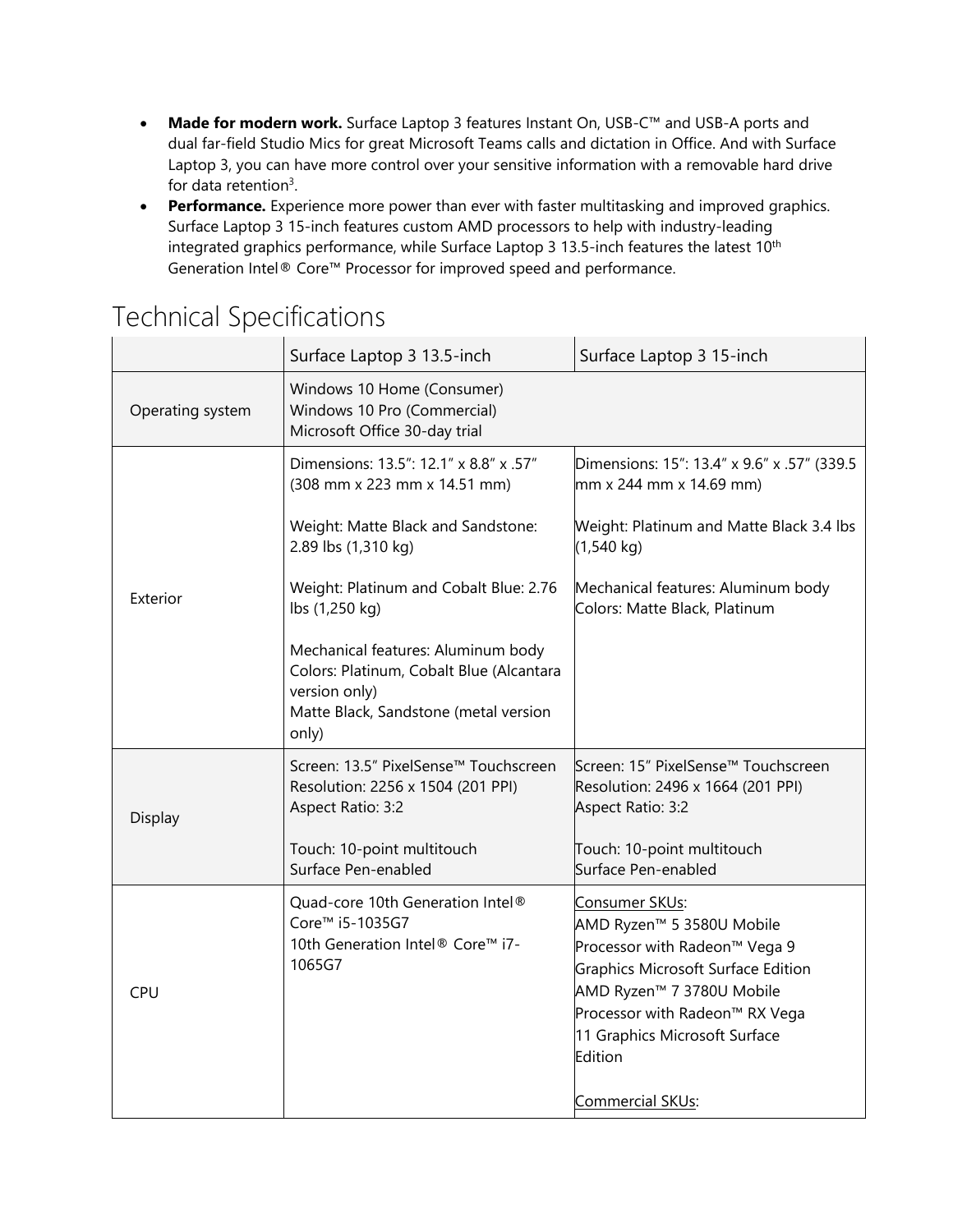|                          |                                                                                                                                                               | 10th Generation Intel® Core™ i5-1035G7<br>10th Generation Intel® Core™ i7-<br>1065G7                                                     |
|--------------------------|---------------------------------------------------------------------------------------------------------------------------------------------------------------|------------------------------------------------------------------------------------------------------------------------------------------|
| Keyboard and<br>trackpad | Precision trackpad: 115 mm x<br>76.66 mm, glass<br>Five-finger multitouch gesture<br>Full-size backlit keyboard with soft<br>touch feel and full 1.3mm travel | Precision trackpad: 115 mm x 76.66<br>mm, glass<br>Five-finger multitouch gesture<br>Full-size backlit keyboard and full<br>1.3mm travel |
| Graphics                 | Intel <sup>®</sup> Iris <sup>™</sup> Plus Graphics                                                                                                            | Intel <sup>®</sup> Iris <sup>™</sup> Plus Graphics<br>AMD: Radeon™ Vega 9,11 Graphics                                                    |
| Memory                   | 8GB/16GB LPDDR4X, 3733MHz                                                                                                                                     | Intel: 8GB/16GB LPDDR4X, 3733MHz<br>AMD: 8GB/16GB/32GB DDR4, 2400MHz                                                                     |
| Storage <sup>4</sup>     | Solid state drive (SSD)<br>128GB/256GB/512GB/1TB<br>Removable<br>M.2 NVME SSD <sup>3</sup>                                                                    | Solid state drive (SSD)<br>128GB/256GB/512GB<br>Removable<br>M.2 NVME SSD <sup>3</sup>                                                   |
| Security                 | Commercial:<br>TPM 2.0 chip for enterprise security<br>Enterprise-grade protection with Windows Hello face sign-in                                            |                                                                                                                                          |
| Network                  | Consumer: Firmware TPM<br>Wireless Wi-Fi: 802.11ax<br>Bluetooth <sup>®</sup> 5.0 technology                                                                   | Intel: Wireless Wi-Fi: 802.11ax<br>AMD: Wireless Wi-Fi: Wi-Fi 802.11ac<br>2x2 MIMO<br>Bluetooth <sup>®</sup> 5.0 technology              |
|                          | Up to 11.5 hours of battery life <sup>1</sup>                                                                                                                 | Up to 11.5 hours of battery life <sup>1</sup>                                                                                            |
| <b>Battery</b>           | Charge your Surface Laptop 3 to 80% in<br>about one hour <sup>2</sup>                                                                                         | Charge your Surface Laptop 3 to 80% in<br>under one hour <sup>2</sup>                                                                    |
|                          |                                                                                                                                                               | Surface Laptop 3 supports Fast Charging Surface Laptop 3 supports Fast Charging                                                          |
| Cameras                  | 720p f2.0 HD front-facing camera<br>Windows Hello sign-in camera                                                                                              |                                                                                                                                          |
| Audio                    | Omnisonic Speakers with Dolby® Audio™ Premium<br>Dual far-field Studio Mics                                                                                   |                                                                                                                                          |
| Ports                    | 1 x USB-C™<br>1 x USB-A                                                                                                                                       |                                                                                                                                          |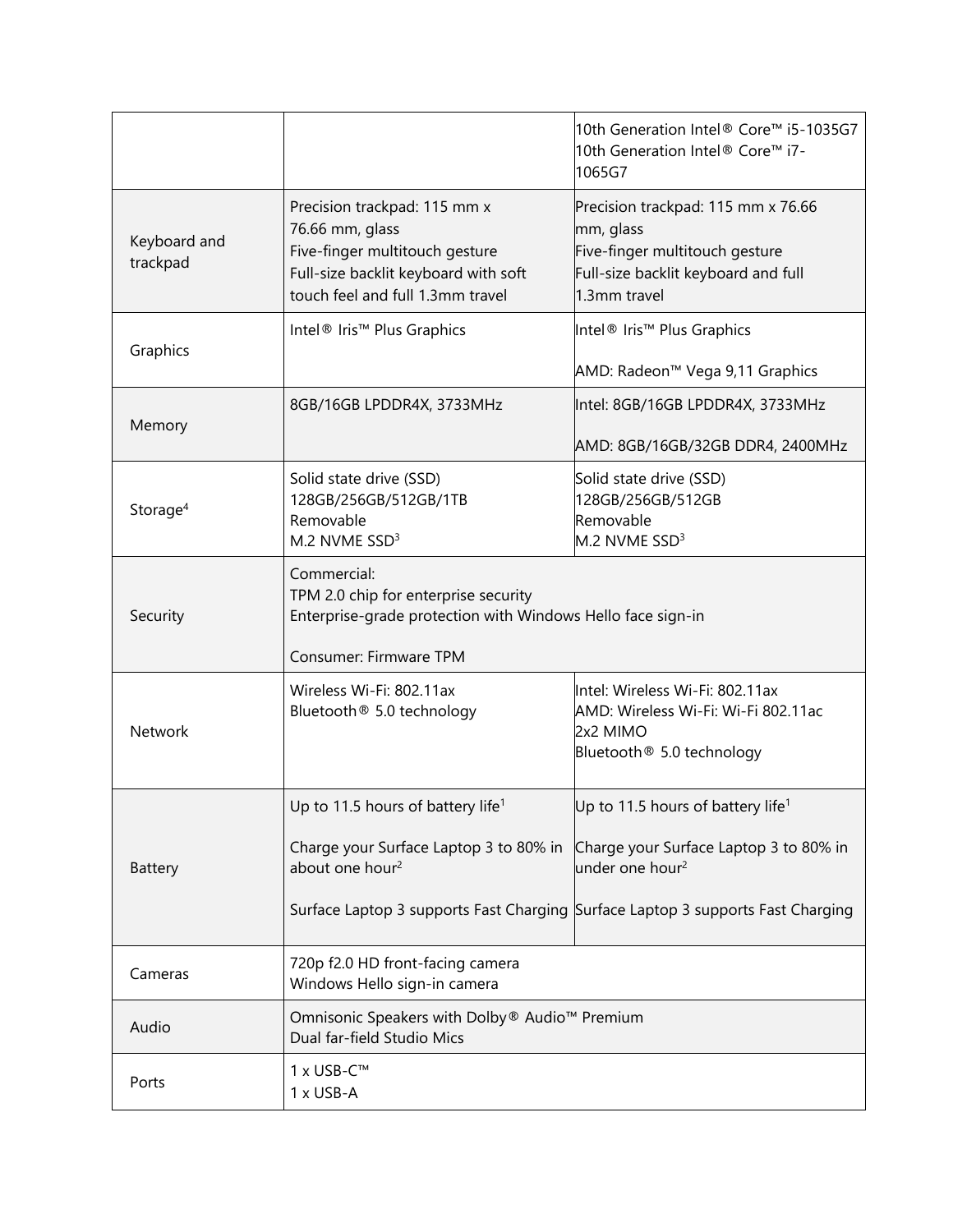|                          | 3.5mm headphone jack<br>1 x Surface Connect port<br>Compatible with Surface Dial off-screen interaction                                                                                                                                                                                               |  |
|--------------------------|-------------------------------------------------------------------------------------------------------------------------------------------------------------------------------------------------------------------------------------------------------------------------------------------------------|--|
| Sensors                  | Ambient light sensor                                                                                                                                                                                                                                                                                  |  |
| Power supply             | $60 + 5W$                                                                                                                                                                                                                                                                                             |  |
| In the box               | Surface Laptop 3 13.5" or Surface Laptop 3 15"<br>Power supply<br>Quick Start Guide<br>Safety and warranty documents                                                                                                                                                                                  |  |
| Surface Pen <sup>5</sup> | 4,096 levels of pressure<br>Tilt sensing<br>Best-in-class latency<br>0.1mm precision                                                                                                                                                                                                                  |  |
| Warranty                 | One-year limited hardware warranty<br>30-day return policy<br>90 days of free technical phone support<br>12 months in-store support and technical assistance<br>Surface for Business customers: Includes Advanced Exchange, an expedited<br>replacement service, at no additional cost <sup>6</sup> . |  |

## Contact Information

#### **For more information, press only:**

Rapid Response Team, WE Communications, (425) 638-7777, [rrt@we-worldwide.com](mailto:rrt@waggeneredstrom.com)

### **For more product information and images:**

Visit the Surface Newsroom at [https://news.microsoft.com/presskits/surface/.](https://news.microsoft.com/presskits/surface/)

### **For more information about Surface:**

Visit Surface at [http://www.microsoft.com/surface.](http://www.microsoft.com/surface)

 $1$  Up to 11.5 hours of battery life based on typical Surface device usage. Testing conducted by Microsoft in September 2019 using preproduction software and preproduction 13.5" Intel® Core™ i5, 256GB, 8 GB RAM and 15" AMD Ryzen™ 5 3580U Mobile Processor with Radeon™ Vega 9 Graphics Microsoft Surface® Edition devices. Battery life varies significantly with settings, usage and other factors. See surface.com.

 $^2$  Testing conducted at Microsoft in September 2019 using pre-production devices and Software. Tested with the inbox Surflink 60W PSU under controlled conditions. Device was powered on to desktop screen with default display brightness settings. Actual charge time will vary based on operating conditions. Measured at typical office ambient temperature of 23C.

<sup>&</sup>lt;sup>3</sup> Hard drive is not user removable. Hard drive is only removable a by skilled technician following Microsoft instructions.